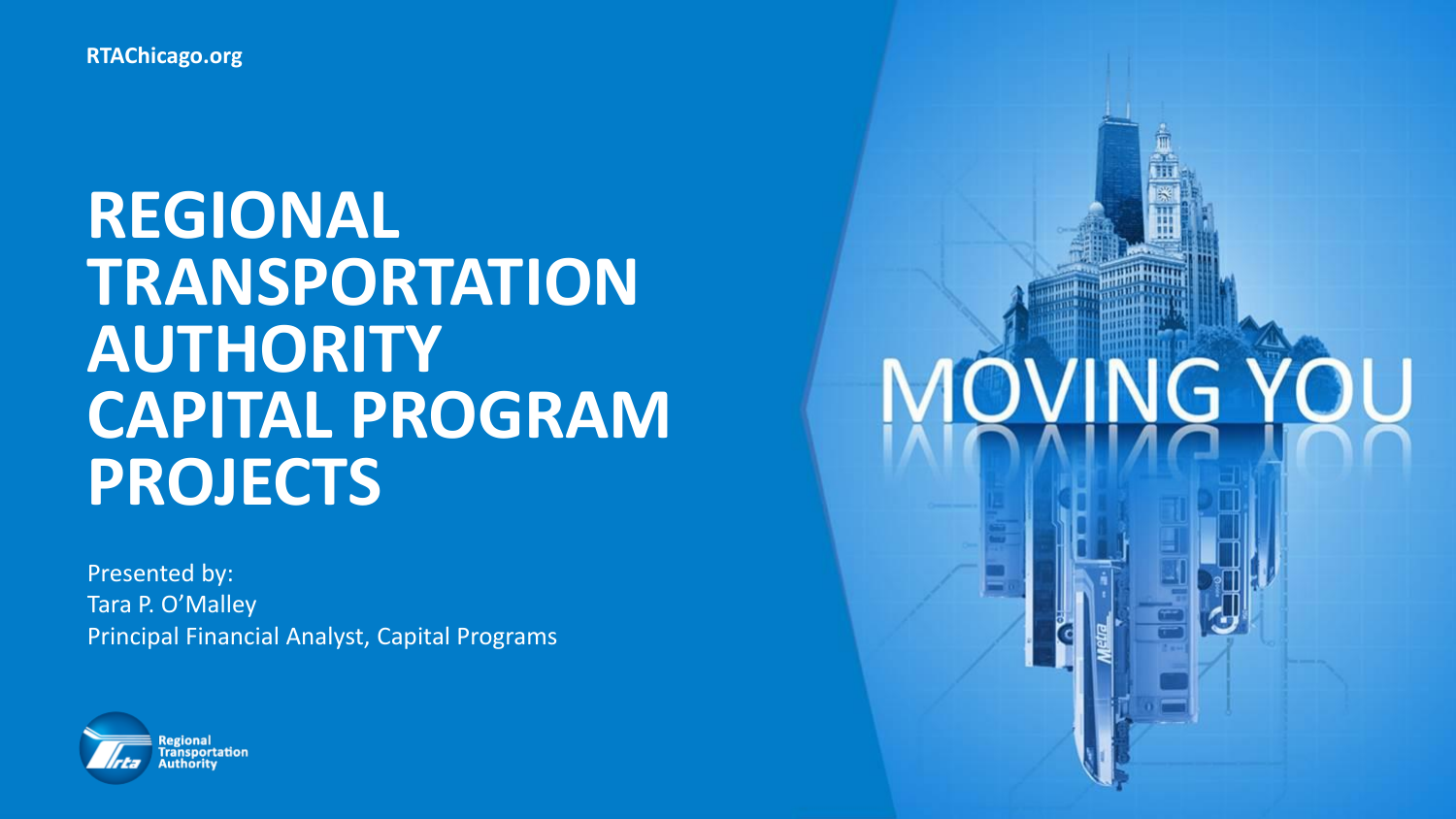# **OUTLINE**

- What is the RTA?
- RTA Five-Year Capital Program Overview
- Rebuild IL Program
	- Rebuild Illinois Bond Projects
	- PAYGO Projects
- Resources

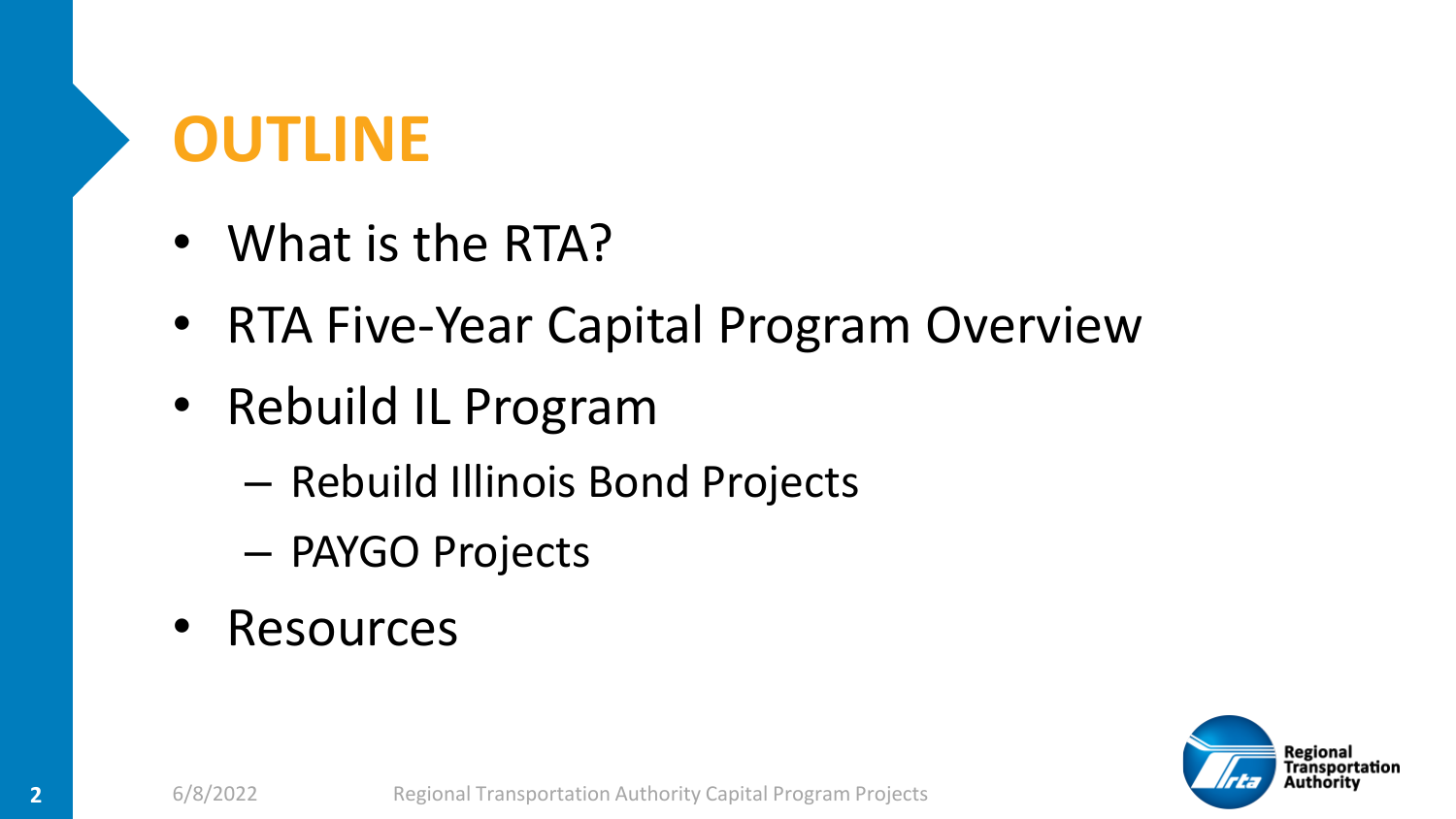## **WHAT IS THE RTA?**

Local governmental agency

- Oversee finances
	- Transit Operators/Service Boards
		- CTA
		- Metra
		- Pace
	- Operating budget
	- Capital Program budget
- Additional responsibilities
- Secure funding
- Conducts transit planning

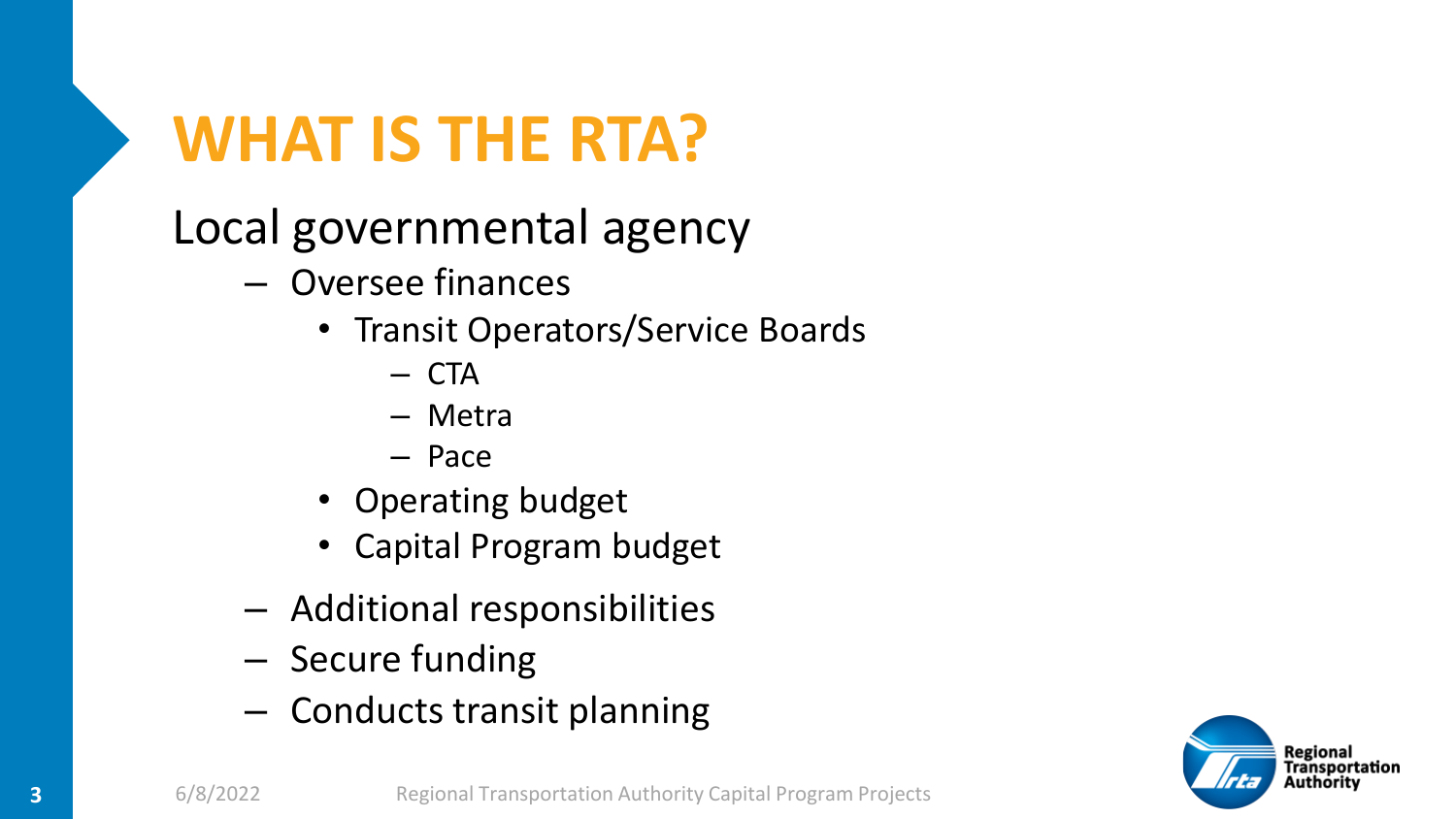## **RTA CAPITAL PROGRAM OVERVIEW**

- RTA Act requires annual approval of adopted Five Year Regional Capital Program
- Service Boards (CTA, Metra, Pace) submit five-year program annually
	- Project Funding information
	- Project scope information
- Five-year program amendments
	- 4 times a year
	- Opportunity for Service Boards to add new projects throughout the year

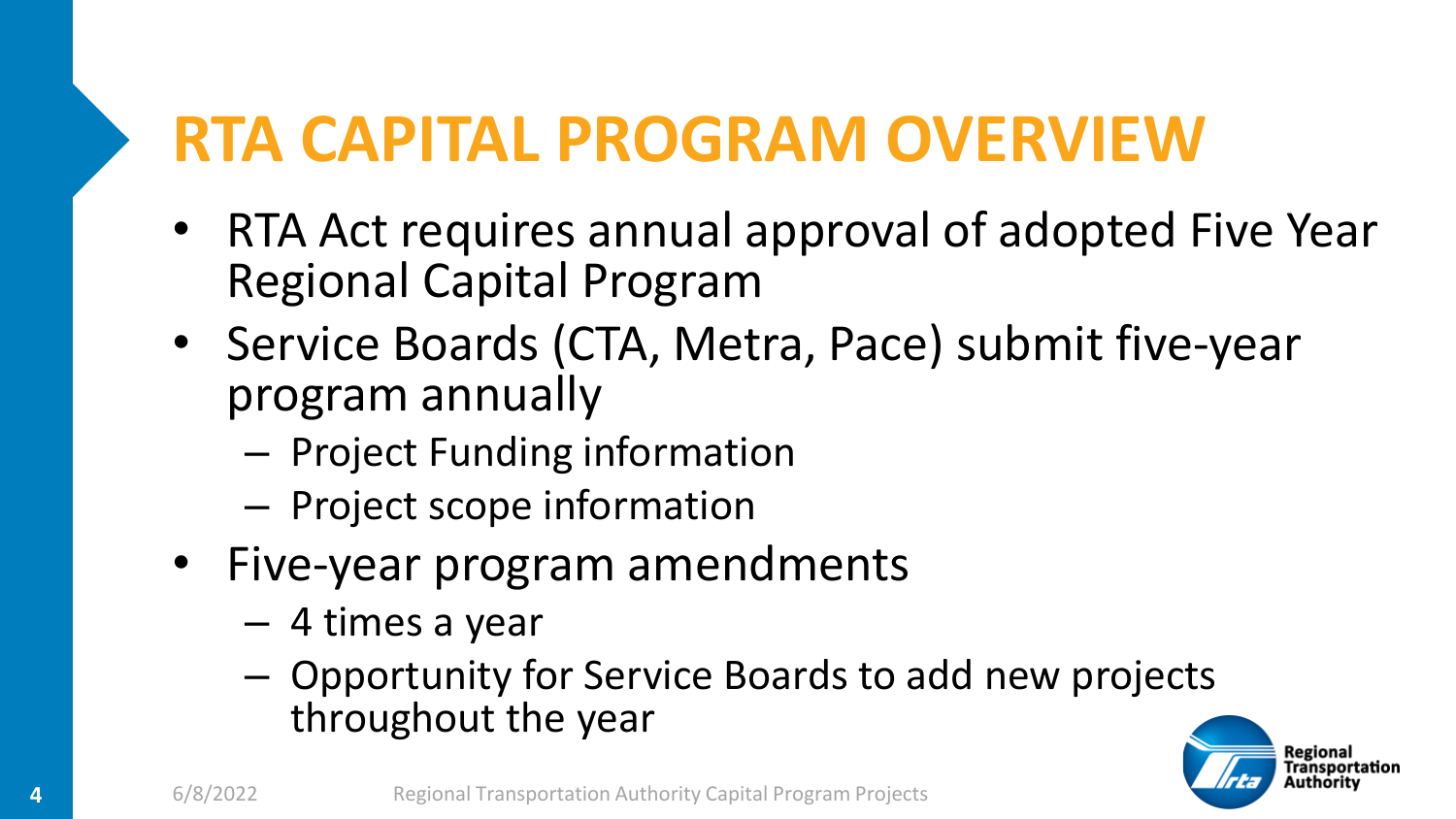## **REBUILD ILLINOIS AND PAYGO**

- Rebuild Illinois Program enacted 2019
- Provided for \$2.6 billion in bond funding
	- Programmed in 2020 and 2021
	- Granted in 2021
- Established PAYGO funding
	- Renewable
	- Annual disbursement of \$227 million

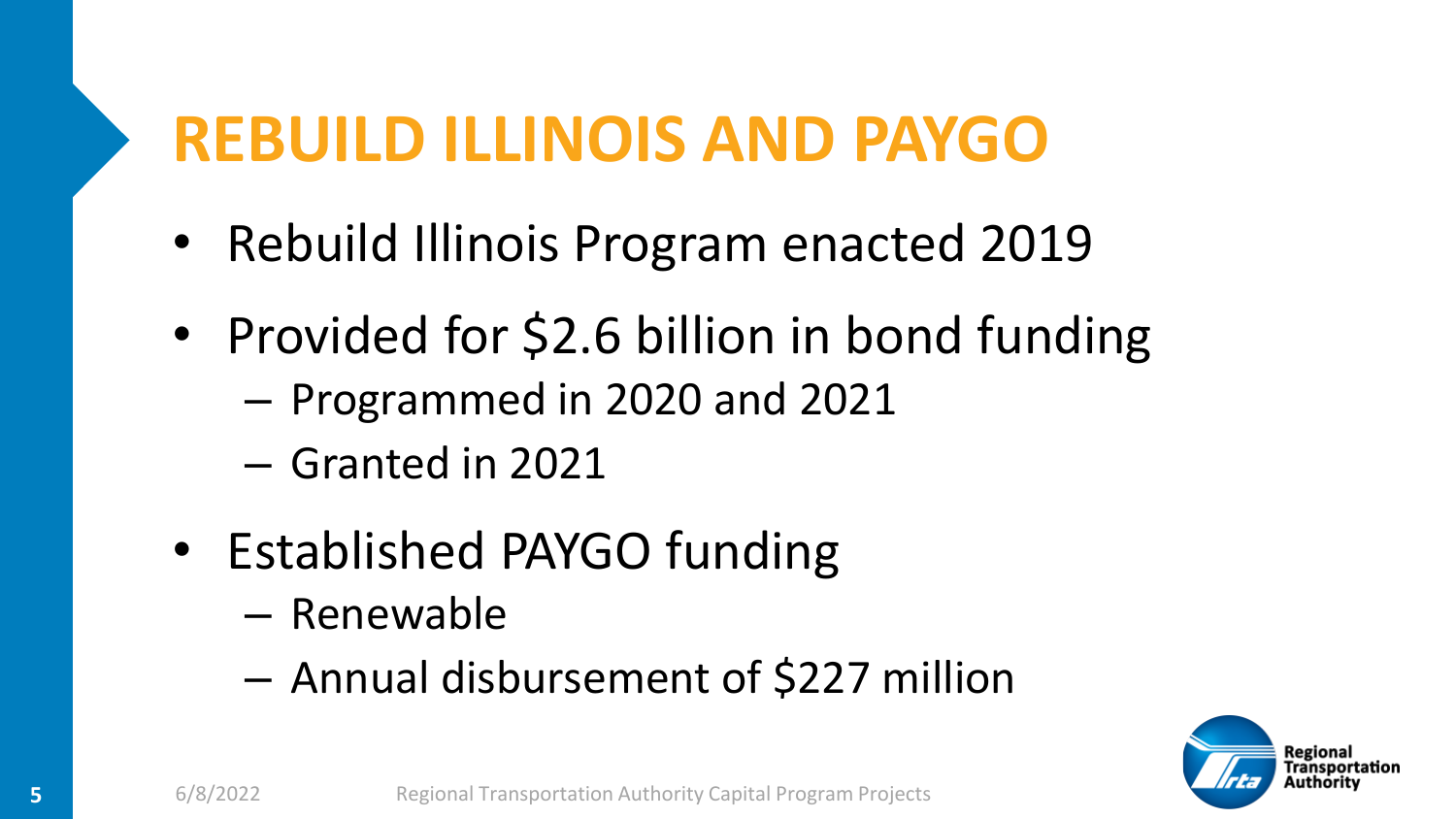#### **REBUILD ILLINOIS PROJECTS**

**Substation Improvements Fare Collection Equipment Northwest Garage I-55 Garage River Division Expansion Joliet Tranist Center ADA Upgrades Vehicles Track and Structure Yard Expansion Harvey Transportation Center Green Line Improvements ASAP Forest Park Branch Blue Line Improvements Bridges Rolling Stock Facilities Station Improvements**

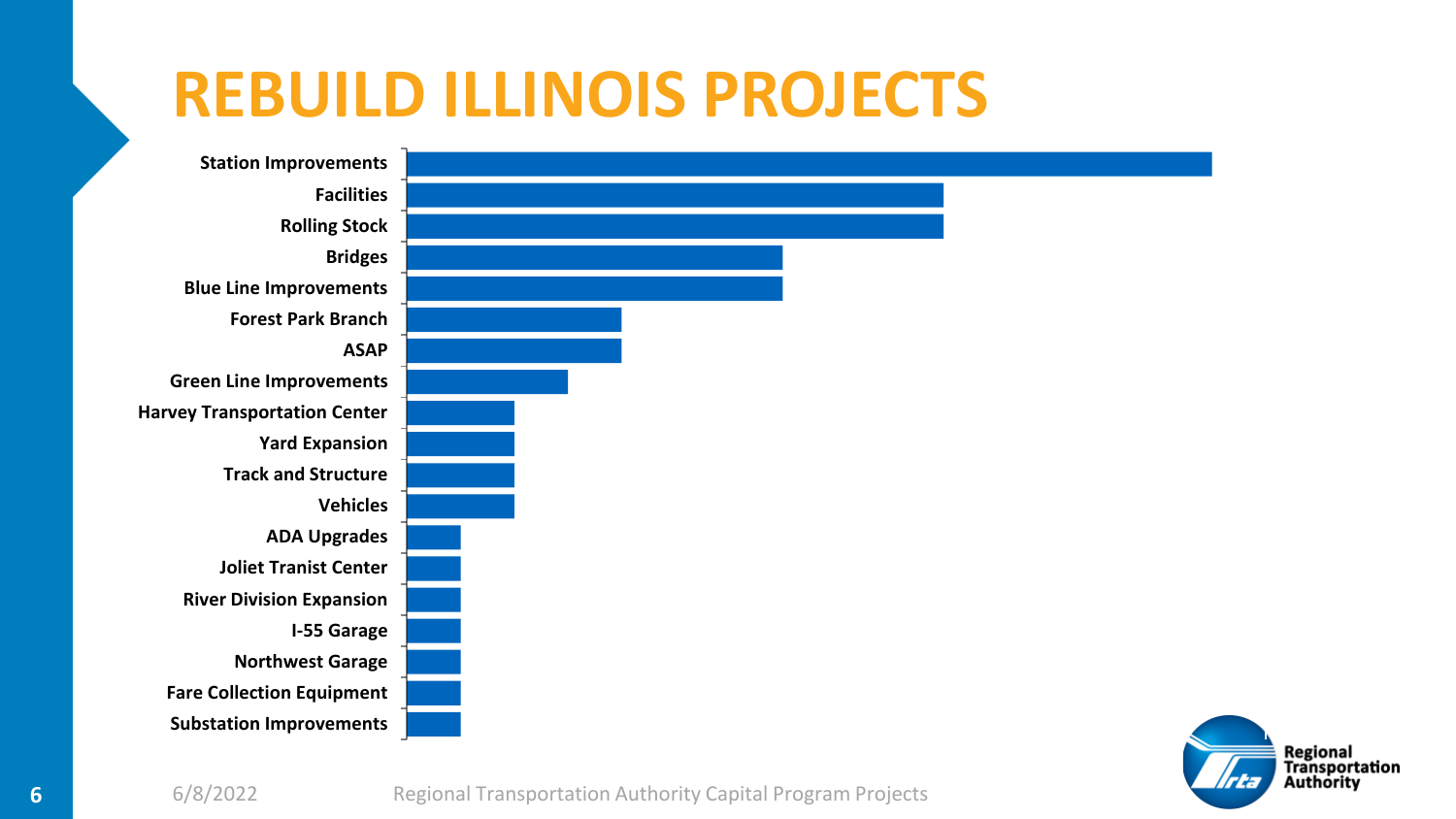#### **PAYGO PROJECTS**



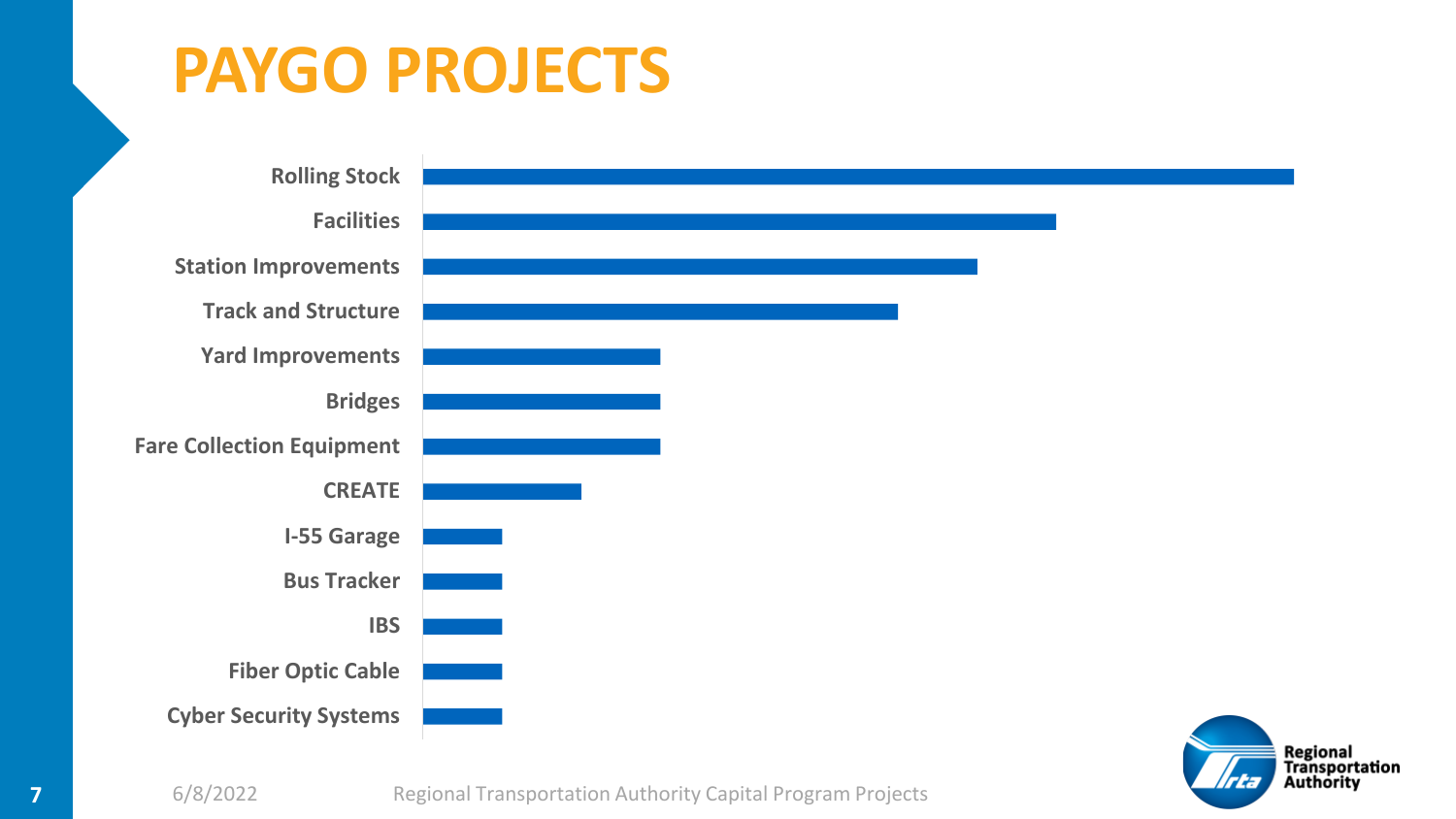## **RESOURCES**

#### • RTAMS

[www.rtams.org/capital-projects](http://www.rtams.org/capital-projects)

- RTA Budget Book and appendices [www.rtachicago.org/finance-management/capital-funding](http://www.rtachicago.org/finance-management/capital-funding)
- Transit Agency Procurement Sites
	- CTA <https://www.transitchicago.com/procurement/>
	- Metra <https://ridertools.metrarail.com/about-metra/metra-business>
	- Pace <https://www.pacebus.com/open-solicitations>

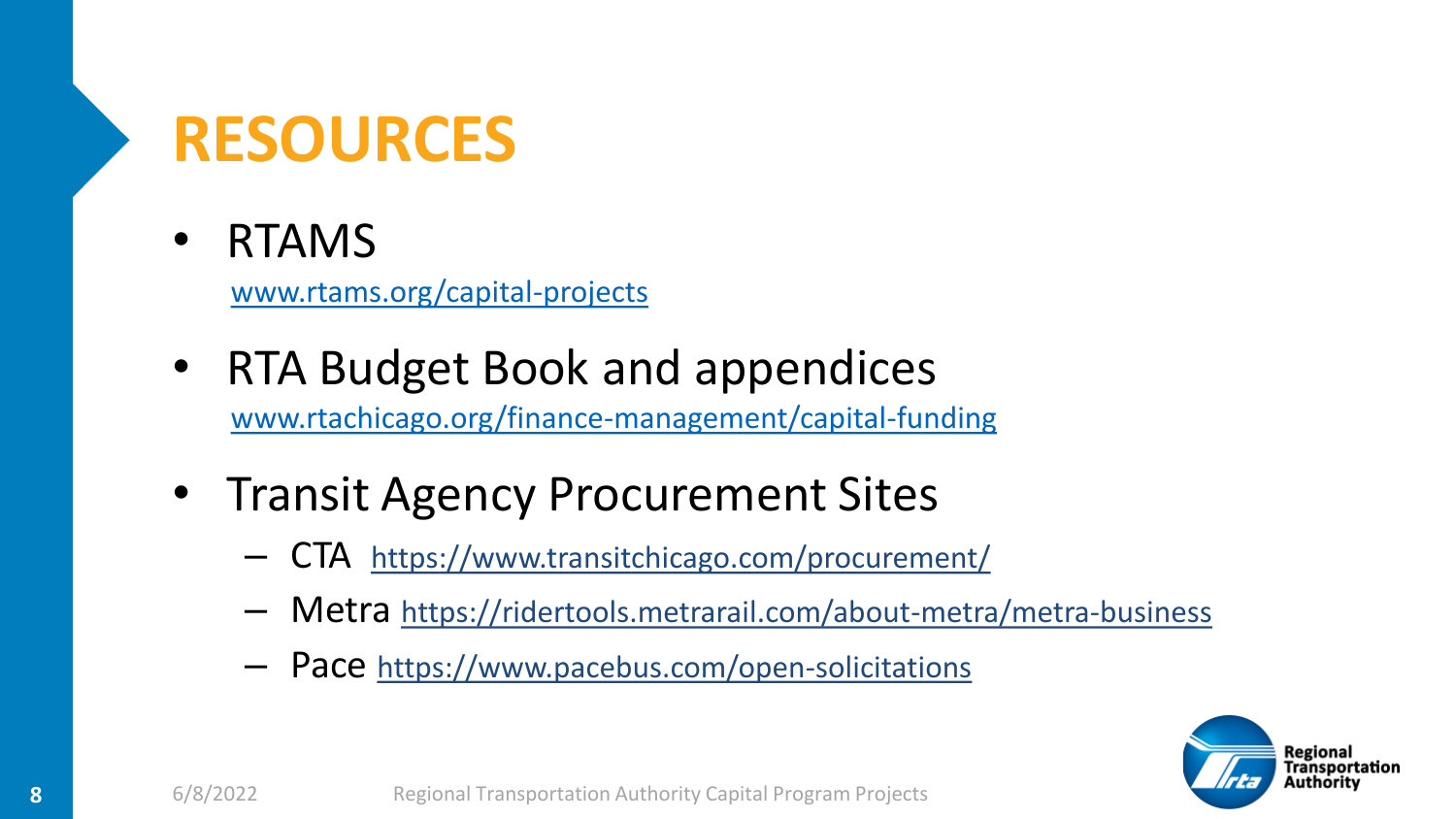#### **STAY CONNECTED**



#### **[RTAChicago.org](https://www.rtachicago.org/)**



f

ිම

 $\left( \begin{array}{c} \blacktriangleright \end{array} \right)$ 

**RTA Connections Blog – [blog.RTAChicago.org](https://blog.rtachicago.org/)**

- **[Facebook.com/ChicagoRTA](https://www.facebook.com/ChicagoRTA?v=wall)**
- **[@RTA\\_Chicago](https://twitter.com/RTA_Chicago)**
- **[@RTA\\_Chicago](https://www.instagram.com/rta_chicago/?hl=en)**
- **[Youtube.com/RTAChicagoland](https://www.youtube.com/user/RTAChicagoland)**